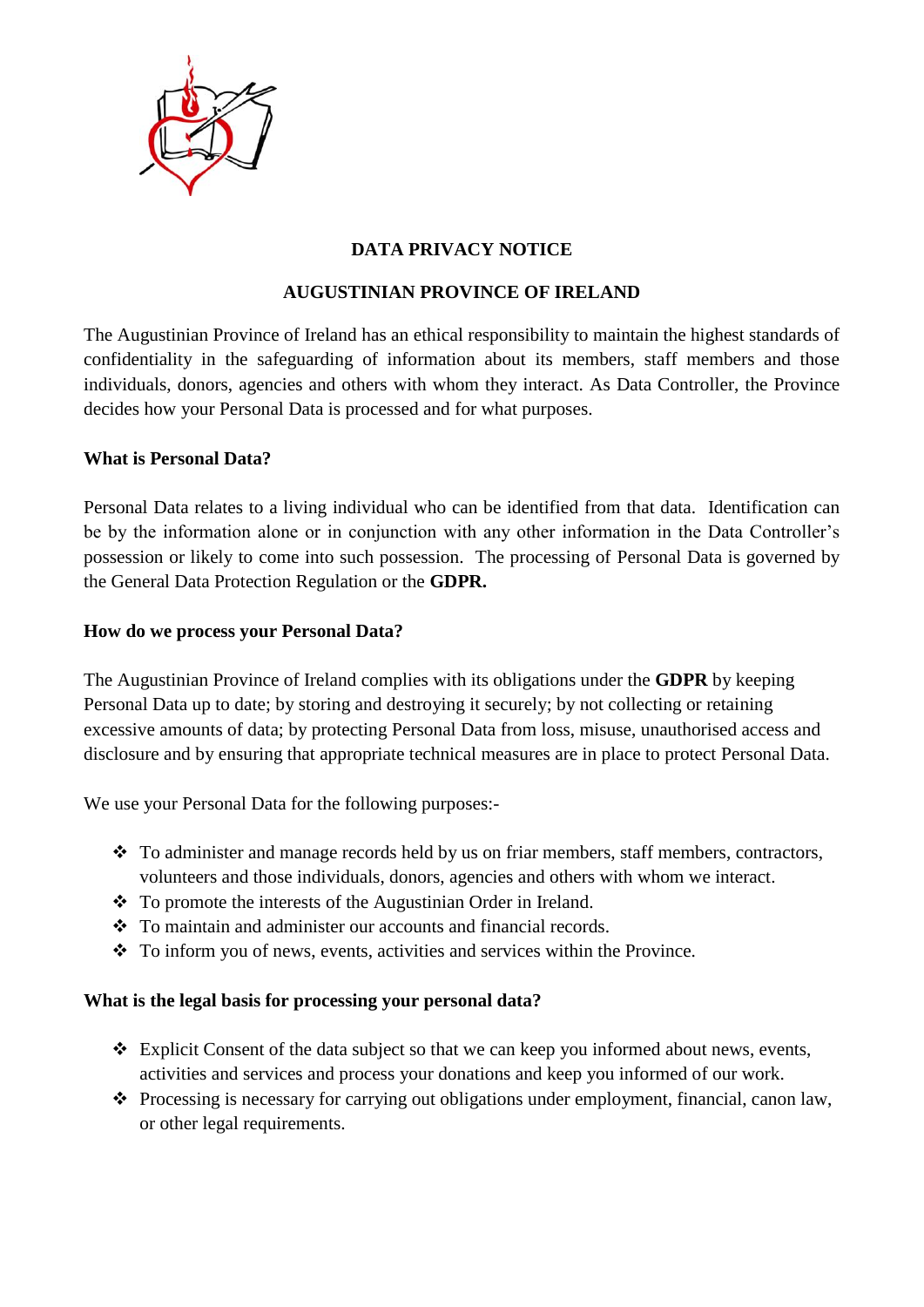

## **Sharing your Personal Data?**

- ❖ Your Personal Data will be treated as strictly confidential and will only be shared with others for the purposes of carrying out our administrative obligations as outlined above.
- ❖ We will never disclose your Personal Data to a third party without your consent in writing.

# **How long do we keep your Personal Data?**

We keep data in accordance with the guidance set out in our Data Protection Policy Retention Guide which is available on our website, [www.augustinians.ie,](http://www.augustinians.ie/) in pdf format under Policies.

### **Your rights and your Personal Data**

Unless subject to an exemption under the **GDPR** you have the following rights with respect to your personal data:-

- ❖ The right to request a copy of Personal Data that the Augustinian Province of Ireland holds about you.
- ❖ The right to request that the Province corrects any Personal Data if it is found to be inaccurate or out of date.
- ❖ The right to request your Personal Data is erased where it is no longer necessary for the Province to retain such data.
- ❖ The right to withdraw your consent to processing at any time.
- ❖ The right to request that the Province provide the Data Subject with his/her Personal Data and where possible, to transmit that data directly to another Data Controller (known as the right to data portability) *this only applies where the processing is based on consent or is necessary for the performance of a contract with the data subject and where both Data Controller's process the data by automated means.*
- ❖ The right where there is a dispute in relation to the accuracy or processing of your Personal Data, to request a restriction is placed on further processing.
- ❖ The right to object to the processing of Personal Data, (where applicable). *This will not apply where processing is based on legitimate interests, the performance of a task in the public interest or exercise of official authority; for the purposes of scientific/historical research and statistics.*
- ❖ The right to lodge a complaint with the Data Protection Commissioners Office.